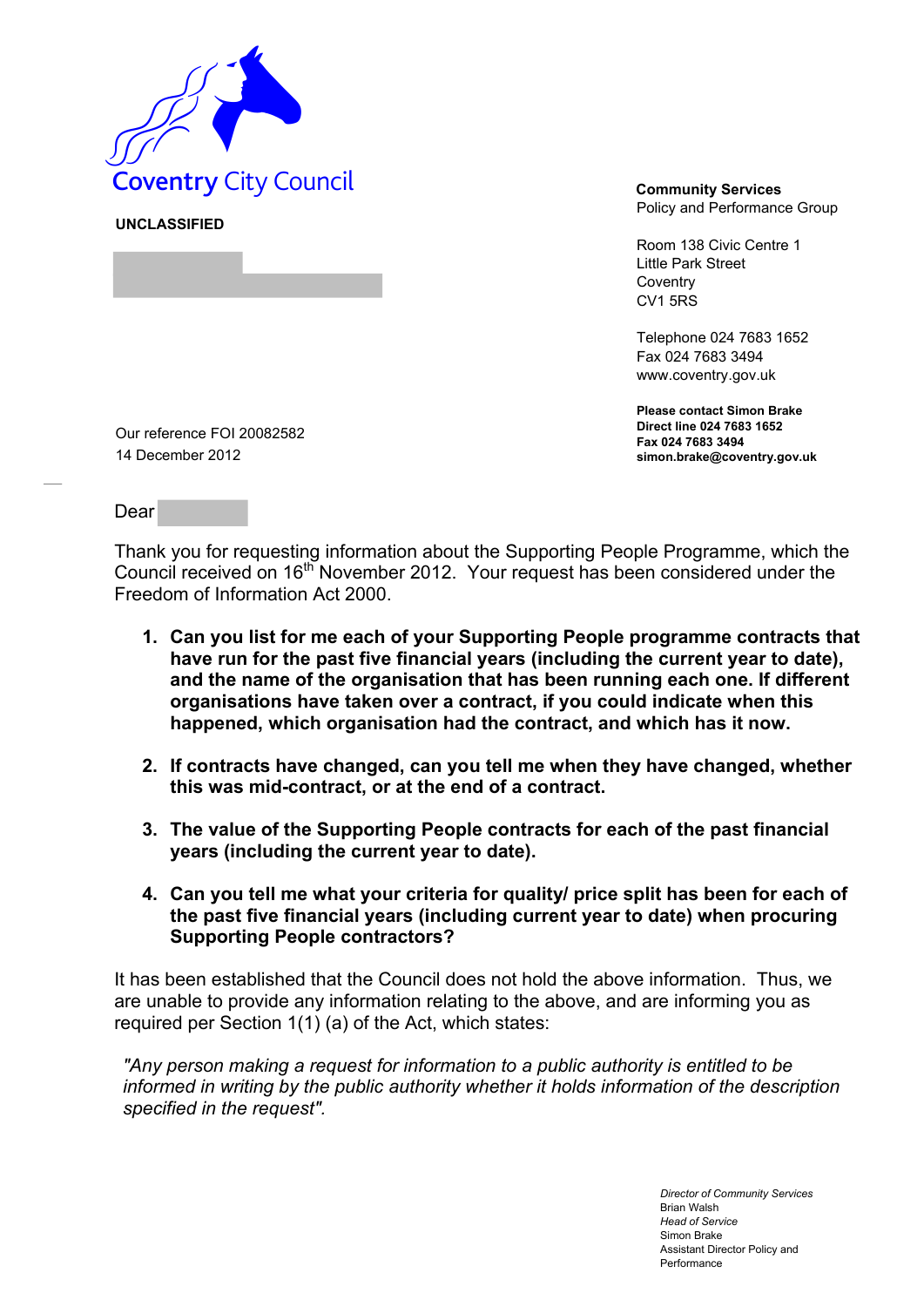The Council does not hold information in the format requested for the financial years 2008/09, 2009/10, 2010/11 and 2011/12. However the Council can confirm the net budget for Supporting People services in 2008/09, 2009/10, 2010/11 and 2011/12 as follows:

| <b>Financial Year</b> | <b>Supporting People Net Budget</b> |
|-----------------------|-------------------------------------|
| 2008/09               | £14.890m                            |
| 2009/10               | £14.395m                            |
| 2010/11               | £13.0m                              |
| 2011/12               | £12.9m                              |

Please see attached spreadsheets which detail the names of all externally provided housing related support contracts, previously known as supporting people for financial year 2012/13. Please note the attached spreadsheet does not include services provided internally by the Council. The spreadsheet breaks down the information by client group and the value of the contract for this financial year.

The attached document details the contract changes in the last five years by client group. The attached word document also details the quality/price spilt for these contracts.

To advise and assist you with regard to this, Section 12 of the Act exempts Public Authorities from providing information where the estimated cost of compliance exceeds the appropriate limit. Any estimate must be undertaken in accordance with the limits set in fees regulations made under Section 12 (5) of the FOI.

These Fees Regulations (SI 2004/3244 Freedom of Information and Data Protection (Appropriate Limit and Fees) Regulations) allow for a refusal where the cost of compliance, for local authorities such as the Council, would exceed £450. As a guide, staff time to identify and extract this information is charged at a rate of £25 per hour.

In summary, the information retrieved in the attached spreadsheet and word document represents information that could be retrieved within the above statutory cost limit.

## **5. Have any charities pulled out of providing a service – which organisation, on which contract and when?**

None.

Please note that most of the information that you request is owned by the Coventry City Council and subject to copyright protection. Under the Re-Use of Public Sector Information 2005 Regulations you are free to use this information for your own use or for the purposes of news reporting. However, any other type of re-use under the Regulations, for example; publication of the information or circulation to the public, will require permission of the copyright owner and may be subject to terms and conditions. For documents where the copyright does not belong to Coventry City Council you will need to apply separately to the copyright holder.

If you wish to apply to reuse the information you have requested or have any other issues relating to this request please do not hesitate to contact me.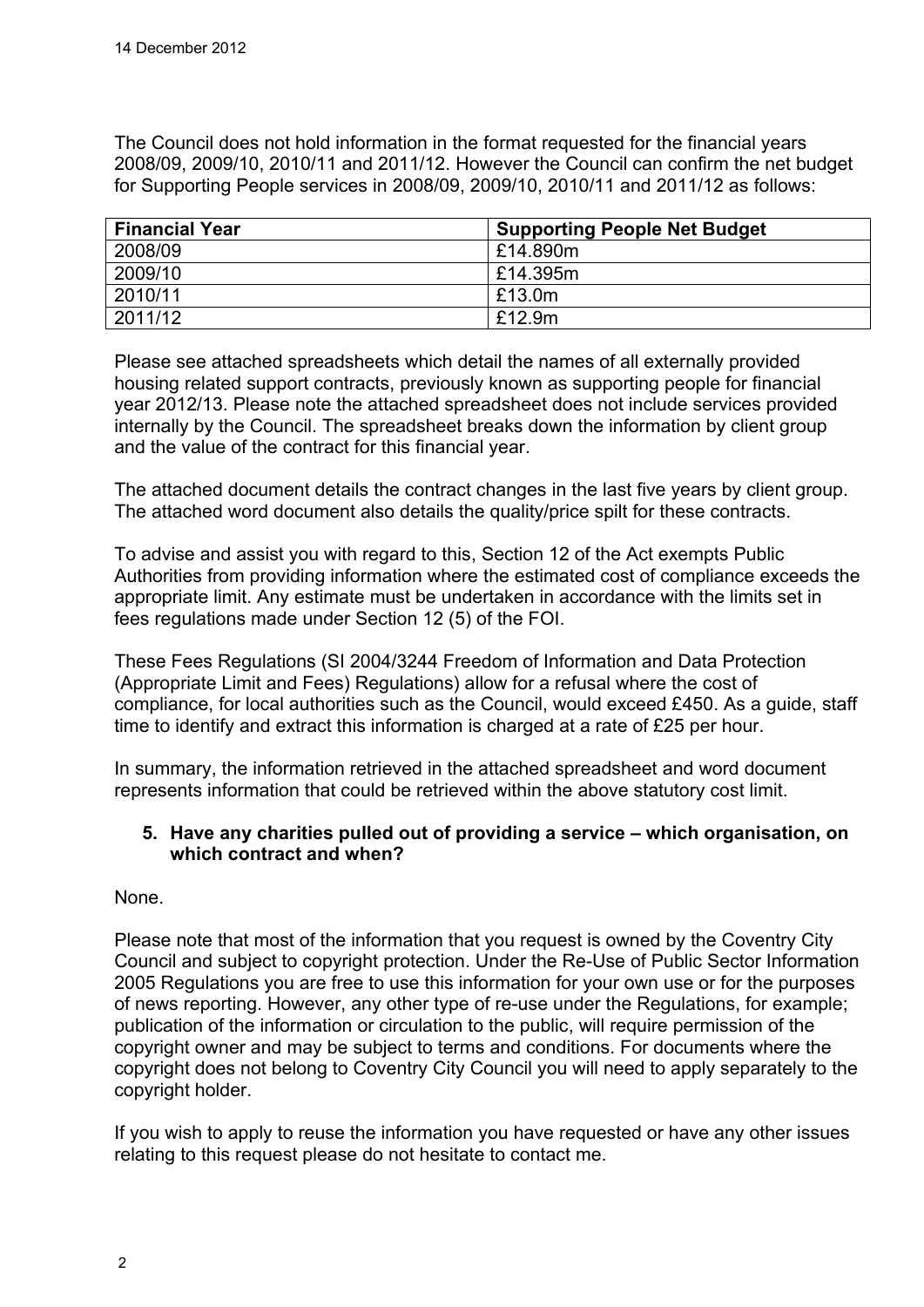I hope you feel that our response meets your request. However you have a right to make representations about the outcome or handling of your request – in the first instance this must be made in writing within 40 working days of the date of this letter, to the Council's Information Governance Team at:

Council House, Room 21a Lower Ground Floor Earl Street, Coventry. CV1 5RR [infogov@coventry.gov.uk](mailto:infogov@coventry.gov.uk)

If you have done the above but are still dissatisfied, you then have the right to apply directly to the Information Commissioner for a decision. The Information Commissioner can be contacted at:

Information Commissioner's Office Wycliffe House Water Lane Wilmslow **Cheshire** SK9 5AF

Yours sincerely

Simon Brake **Assistant Director Policy and Performance**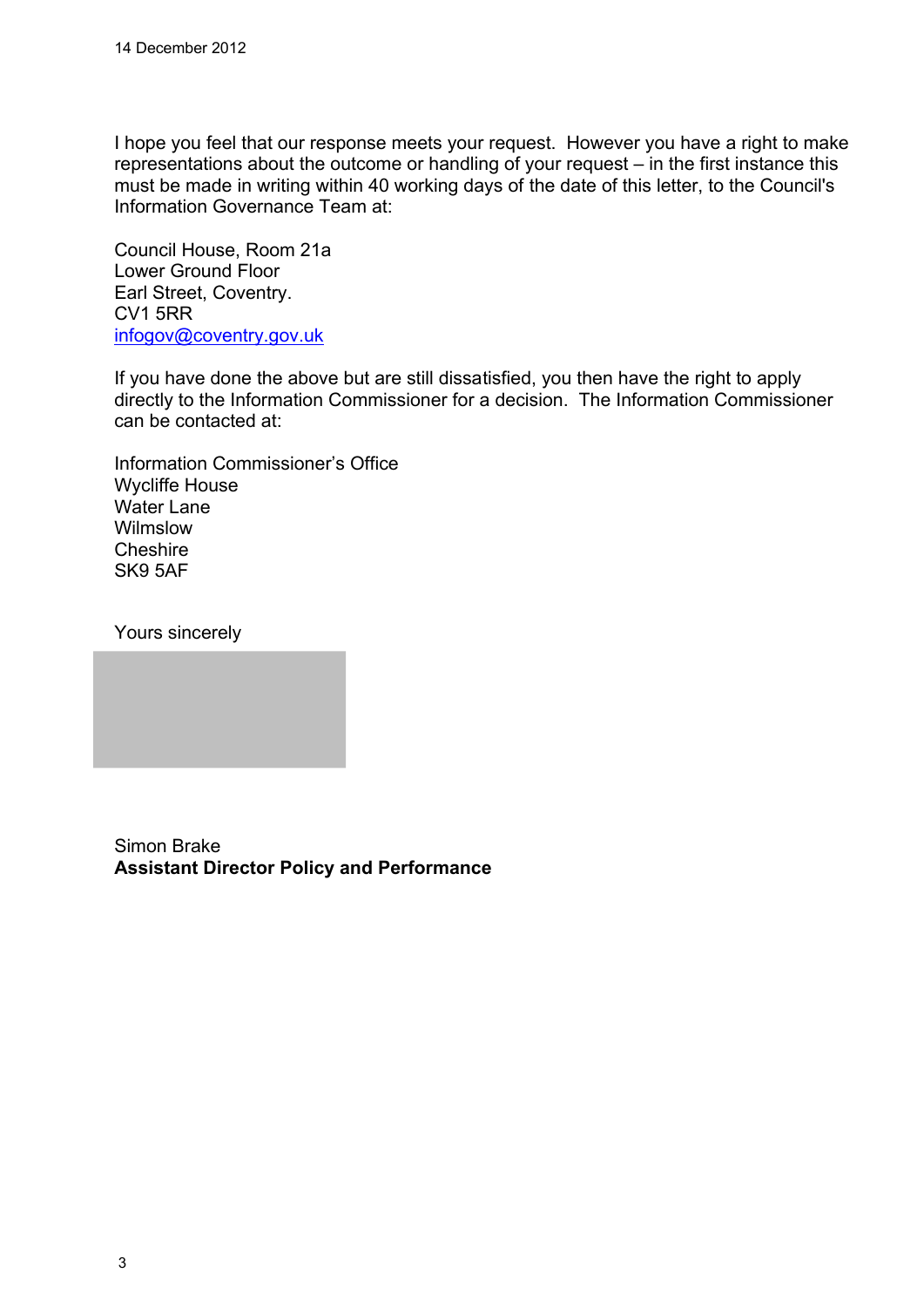| <b>Provider Name</b> | <b>Service Name</b> | <b>Primary Client Group Name</b> | 2012-13 Annual<br>Value |  |
|----------------------|---------------------|----------------------------------|-------------------------|--|
|----------------------|---------------------|----------------------------------|-------------------------|--|

| <b>Older People</b> |  |
|---------------------|--|

| <b>Older People</b>                                              |                                                                   |                                                                            |                         |
|------------------------------------------------------------------|-------------------------------------------------------------------|----------------------------------------------------------------------------|-------------------------|
| Abbeyfield UK Coventry<br>Anchor Trust                           | Sheltered<br>Sheltered                                            | Older people with support needs                                            | 708.06                  |
| Asra Midlands Housing Association                                | Sheltered                                                         | <b>Frail Elderly</b><br>Older people with support needs                    | 12,849.61<br>20,359.70  |
| <b>Central &amp; Cecil</b>                                       | Older People Floating Support/She Older people with support needs |                                                                            | 13,964.06               |
| Coventry Church (Municipal) Charities Sheltered                  |                                                                   | Older people with support needs                                            | 89,946.43               |
| <b>ExtraCare Charitable Trust</b>                                | Sheltered                                                         | <b>Frail Elderly</b>                                                       | 268,731.25              |
| Heart of England Housing Association Sheltered                   |                                                                   | Older people with support needs                                            | 126,436.36              |
| Housing 21                                                       | Sheltered - Housing 21                                            | Older people with support needs                                            | 4,147.00                |
| Jephson Housing Association Group Sheltered                      |                                                                   | Older people with support needs                                            | 32,537.14               |
| <b>Midland Heart Limited</b>                                     | Sheltered/Extra Care                                              | Older people with support needs                                            | 350,226.28              |
| Whitefriars Housing Group                                        | <b>Floating Support/Sheltered</b>                                 | Older people with support needs                                            | 391,611.47              |
|                                                                  |                                                                   |                                                                            | £1,311,517.36           |
| <b>Community Alarms</b><br><b>Accord Housing Association Ltd</b> | Sheltered                                                         | Older people with support needs                                            | 1,592.47                |
| <b>Guinness Trust</b>                                            | Sheltered                                                         | Older people with support needs                                            | 1,039.00                |
| Heart of England Housing Association Sheltered                   |                                                                   | Older people with support needs                                            | 5,116.26                |
| Jephson Housing Association Group Sheltered                      |                                                                   | Older people with support needs                                            | 14,220.72               |
| Mercian Housing Association                                      | Sheltered                                                         | Older people with support needs                                            | 739.00                  |
| <b>Midland Heart Limited</b>                                     | Sheltered                                                         | Older people with support needs                                            | 55,187.64               |
|                                                                  |                                                                   |                                                                            | £77,895.09              |
|                                                                  |                                                                   |                                                                            |                         |
| <b>Learning Difficulties</b>                                     |                                                                   |                                                                            |                         |
| Dimensions (UK) Ltd                                              | Sheltered                                                         | People with Learning Disabilities                                          | 124,616.50              |
| Life Path Trust Ltd                                              | <b>Floating Support</b>                                           | People with Learning Disabilities                                          | 808,844.62              |
| Meriden Street Housing Co-operative Sheltered                    |                                                                   | People with Learning Disabilities                                          | 87,568.71               |
| Mrs Bradley                                                      | Supported Lodgings                                                | People with Learning Disabilities                                          | 36,827.18               |
| Open Doors                                                       | Sheltered                                                         | People with Learning Disabilities                                          | 48,061.23               |
| Stonham Housing Association                                      | Sheltered                                                         | People with Learning Disabilities                                          | 45,745.64               |
| Trident Sphere T/A Trident Reach                                 | <b>Floating Support</b>                                           | People with Learning Disabilities                                          | 47,038.53               |
|                                                                  |                                                                   |                                                                            | £1,198,702.41           |
| <b>Mental Health</b>                                             |                                                                   |                                                                            |                         |
| Anjuman                                                          | Sheltered                                                         | People with Mental Health Problems                                         | 97,020.00               |
| <b>Coventry Mind</b>                                             | Sheltered                                                         | People with Mental Health Problems                                         | 489,879.00              |
| <b>Coventry Mind</b><br>Mrs Barrows                              | <b>Floating Support</b><br>Supported Lodgings                     | People with Mental Health Problems<br>People with Mental Health Problems   | 559,794.00              |
| Re-Think                                                         | <b>Floating Support</b>                                           | People with Mental Health Problems                                         | 11,461.41<br>131,169.28 |
|                                                                  |                                                                   |                                                                            | £1,289,323.69           |
| <u>HIA</u>                                                       |                                                                   |                                                                            |                         |
| Heart of England Housing Association Various                     |                                                                   | Older people with support needs                                            | 293,188.00              |
|                                                                  |                                                                   |                                                                            | £293,188.00             |
| <b>PSI</b>                                                       |                                                                   |                                                                            |                         |
| Citizen Advice Bureau                                            | <b>Floating Support</b>                                           | People with a Physical or Sensory Disability                               | 2,500.00                |
|                                                                  |                                                                   |                                                                            | £2,500.00               |
|                                                                  |                                                                   |                                                                            |                         |
| <b>Homelessness</b>                                              |                                                                   |                                                                            |                         |
| Central & Cecil                                                  | Floating Support/sheltered                                        | Single Homeless with Support Needs                                         | 14,145.41               |
| <b>Coventry Cyrenians</b>                                        | Floating Support/sheltered                                        | Single Homeless with Support Needs                                         | 497,072.67              |
| <b>Coventry Jesus Centre</b>                                     | Bond Scheme/Furniture recycled                                    | Single Homeless with Support Needs                                         | 24,535.00               |
| Stonham Housing Association                                      | Sheltered                                                         | Single Homeless with Support Needs                                         | 171,400.00              |
| The Salvation Army                                               | <b>Direct Access</b>                                              | Single Homeless with Support Needs<br>Homeless Families with Support Needs | 313,684.00              |
| <b>Valley House</b>                                              | <b>Floating Support</b>                                           |                                                                            | 69,811.00<br>324,975.27 |
| <b>Whitefriars Housing Group</b>                                 | <b>Floating Support/sheltered</b>                                 | Single Homeless with Support Needs                                         | £1,415,623.35           |
| <b>People with Substance Misuse</b>                              |                                                                   |                                                                            |                         |
| <b>Swanswell Trust</b>                                           | Floating Support for People with Su People with Drug Problems     |                                                                            | 144,225.00              |
|                                                                  |                                                                   |                                                                            | £144,225.00             |
| People with HIV & SWISH                                          |                                                                   |                                                                            |                         |
| <b>Terrence Higgins Trust</b>                                    | <b>Floating Support</b>                                           | <b>HIV</b>                                                                 | 50,000.00               |
|                                                                  |                                                                   |                                                                            | £50,000.00              |
| <b>Gypsies &amp; Travellers</b>                                  |                                                                   |                                                                            |                         |
| <b>Warwickshire County Council</b>                               | <b>Floating Support Service</b>                                   | <b>Gypsies and Travellers</b>                                              | 41,500.00               |
|                                                                  |                                                                   |                                                                            | £41,500.00              |
|                                                                  |                                                                   |                                                                            |                         |
| <b>Offenders</b>                                                 |                                                                   |                                                                            |                         |
| Fry Housing Trust                                                | Sheltered                                                         | Offenders or People at risk of Offending                                   | 109,112.36              |
| Langley                                                          | Sheltered                                                         | Offenders or People at risk of Offending                                   | 60,000.00               |
| Nacro                                                            | <b>Floating Support</b>                                           | Ex-Offenders                                                               | 93,000.00               |
| <b>Probation Services</b>                                        |                                                                   | Offenders or People at risk of Offending                                   | 70,150.00               |
| <b>Probation Services</b>                                        | Research                                                          | Offenders or People at risk of Offending                                   | 5,000.00                |
| Stonham Housing Association                                      | Sheltered                                                         | Offenders or People at risk of Offending                                   | 181,350.00              |
|                                                                  |                                                                   |                                                                            | £518,612.36             |
| <b>Domestic Violence</b>                                         |                                                                   |                                                                            |                         |

| Coventry Haven                          | Sheltered                                             | Women at Risk of Domestic Violence | 258,021.63    |
|-----------------------------------------|-------------------------------------------------------|------------------------------------|---------------|
| Coventry Panahghar                      | <b>Floating Support/sheltered</b>                     | Women at Risk of Domestic Violence | 186,572.59    |
| Refuge                                  | <b>Floating Support</b>                               | Women at Risk of Domestic Violence | 31,899.00     |
| <b>Valley House</b>                     | Direct Access/Accommodation/FS                        | Women at Risk of Domestic Violence | 311,339.90    |
|                                         |                                                       |                                    | £787,833.12   |
| <b>Refugees &amp; Economic Migrants</b> |                                                       |                                    |               |
| The Coventry Refugee Centre             | <b>Floating Support</b>                               | Refugees                           | 488,155.00    |
|                                         |                                                       |                                    | £488,155.00   |
| <b>Teenage Parent Service</b>           |                                                       |                                    |               |
| <b>Valley House</b>                     | Floating Support/sheltered                            | <b>Teenage Parents</b>             | 314,887.00    |
|                                         |                                                       |                                    | £314,887.00   |
| <b>Young People at Risk</b>             |                                                       |                                    |               |
| Coventry & Warwickshire YMCA            | Sheltered                                             | Young People at Risk               | 156,495.01    |
| <b>Coventry Cyrenians</b>               | Direct Access/Accommodation/FS                        | Young People at Risk               | 390,536.00    |
| <b>Coventry Foyer Trust Limited</b>     | Sheltered                                             | Young People at Risk               | 527,613.92    |
|                                         |                                                       |                                    | £1,074,644.93 |
| <b>City Service &amp; Development</b>   |                                                       |                                    |               |
| Energy Efficiency (Fuel Poverty)        | Various                                               |                                    | £29,236.00    |
|                                         |                                                       |                                    | £29,236.00    |
|                                         | Total External Contracts funded from former SP monies |                                    | £9,037,843.30 |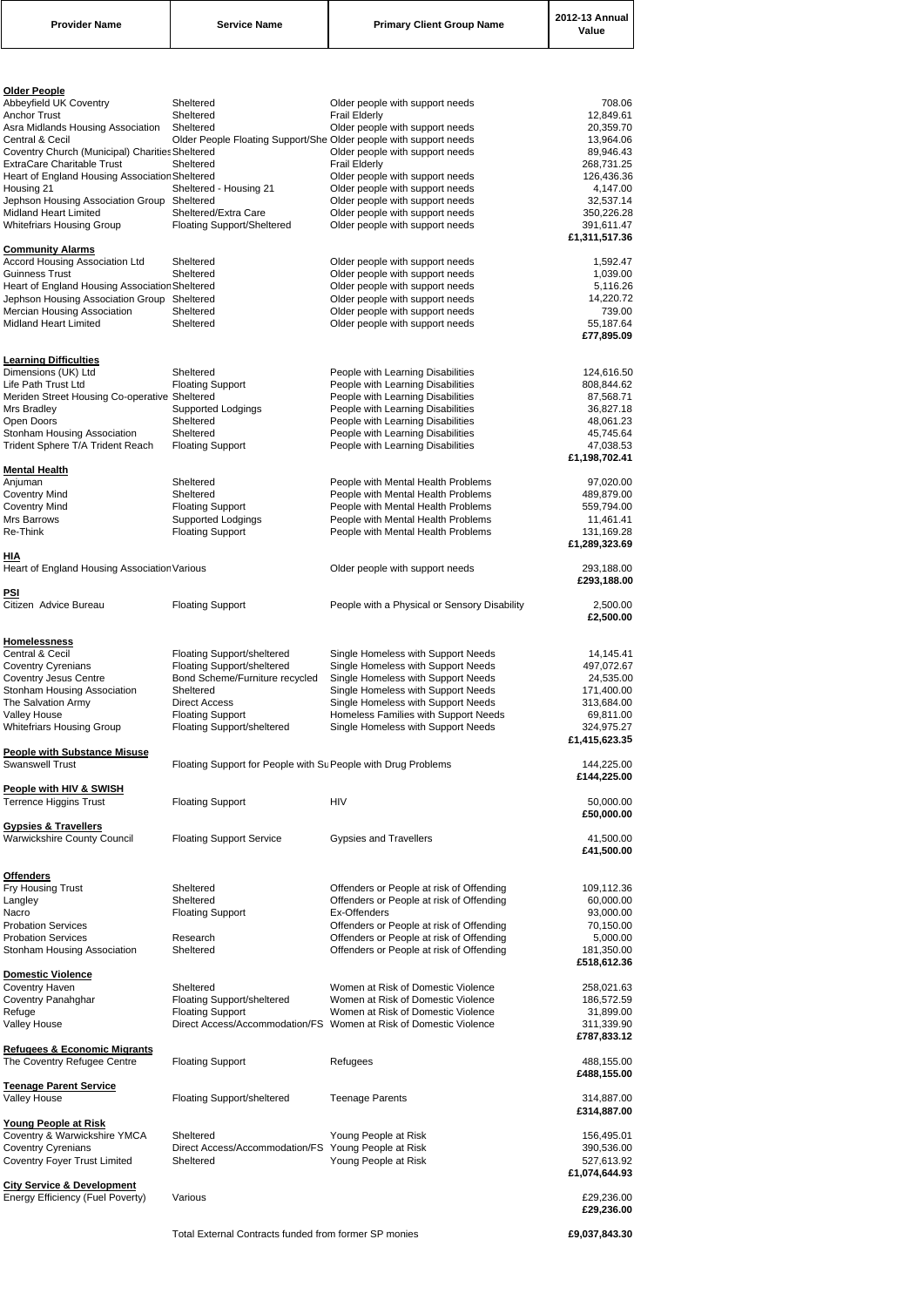## **Housing Related Support (Supporting People) Contract changes in the last five years**

| <b>Contract</b>                                                                                            | <b>Client</b><br>Area | <b>Start date</b>                            | <b>End date</b>                | <b>Criteria</b>                                               |
|------------------------------------------------------------------------------------------------------------|-----------------------|----------------------------------------------|--------------------------------|---------------------------------------------------------------|
| <b>Teenage Parents</b><br><b>Accommodation &amp; FS</b>                                                    | <b>CLYP</b>           | 1 <sup>st</sup> October<br>2008              | To date                        | See below                                                     |
| Home Improvement Agency<br>& kick start                                                                    | Older<br>people       | $1st$ October<br>2009                        | To date                        | See below                                                     |
| <b>Floating Support for People</b><br>Living with HIV and female<br>sex workers                            | <b>HIV</b>            | 1 <sup>st</sup> January<br>2009              | To date                        | See below                                                     |
| <b>ACCOMMODATION</b><br><b>BASED SUPPORT FOR</b><br><b>HOMELESS MEN</b>                                    | <b>Homeless</b>       | $\overline{1}$ <sup>st</sup> October<br>2009 | To date                        | See below                                                     |
| Accommodation<br><b>Based Support</b><br><b>Homeless Women</b>                                             | <b>Homeless</b>       | $\overline{1^{st}}$ October<br>2009          | To date                        | See below                                                     |
| Floating support for Rough<br><b>Sleepers</b>                                                              | <b>Homeless</b>       | 1 <sup>st</sup> October<br>2009              | To date                        | See below                                                     |
| <b>Floating Support for single</b><br>homeless                                                             | <b>Homeless</b>       | 1 <sup>st</sup> October<br>2009              | To date                        | See below                                                     |
| <b>Floating Support homeless</b><br>families                                                               | Homeless              | $1st$ October<br>2009                        | To date                        | See below                                                     |
| <b>Floating Support Bond</b><br>Scheme for Single<br>Homeless                                              | Homeless              | 1 <sup>st</sup> October<br>2009              | To date                        | See below                                                     |
| FS second stage Homeless<br>people (Move on)                                                               | Homeless              | 1 <sup>st</sup> October<br>2009              | $\overline{\mathrm{T}}$ o date | <b>No</b><br>evaluation<br>criteria<br>specified in<br>tender |
| <b>Staying Put</b>                                                                                         | Domestic<br>Violence  | 1 <sup>st</sup> April 2010                   | To date                        | See below                                                     |
| <b>BAMER</b>                                                                                               | Domestic<br>Violence  | $1st$ April 2010                             | To date                        | See below                                                     |
| <b>IDVA</b>                                                                                                | Domestic<br>Violence  | 1 <sup>st</sup> August<br>2010               | To date                        | See below                                                     |
| Accommodation for<br>Offenders under licence,<br>those under community<br>supervision and ex-<br>offenders | <b>Offenders</b>      | 1 <sup>st</sup> April 2010                   | To date                        | See below                                                     |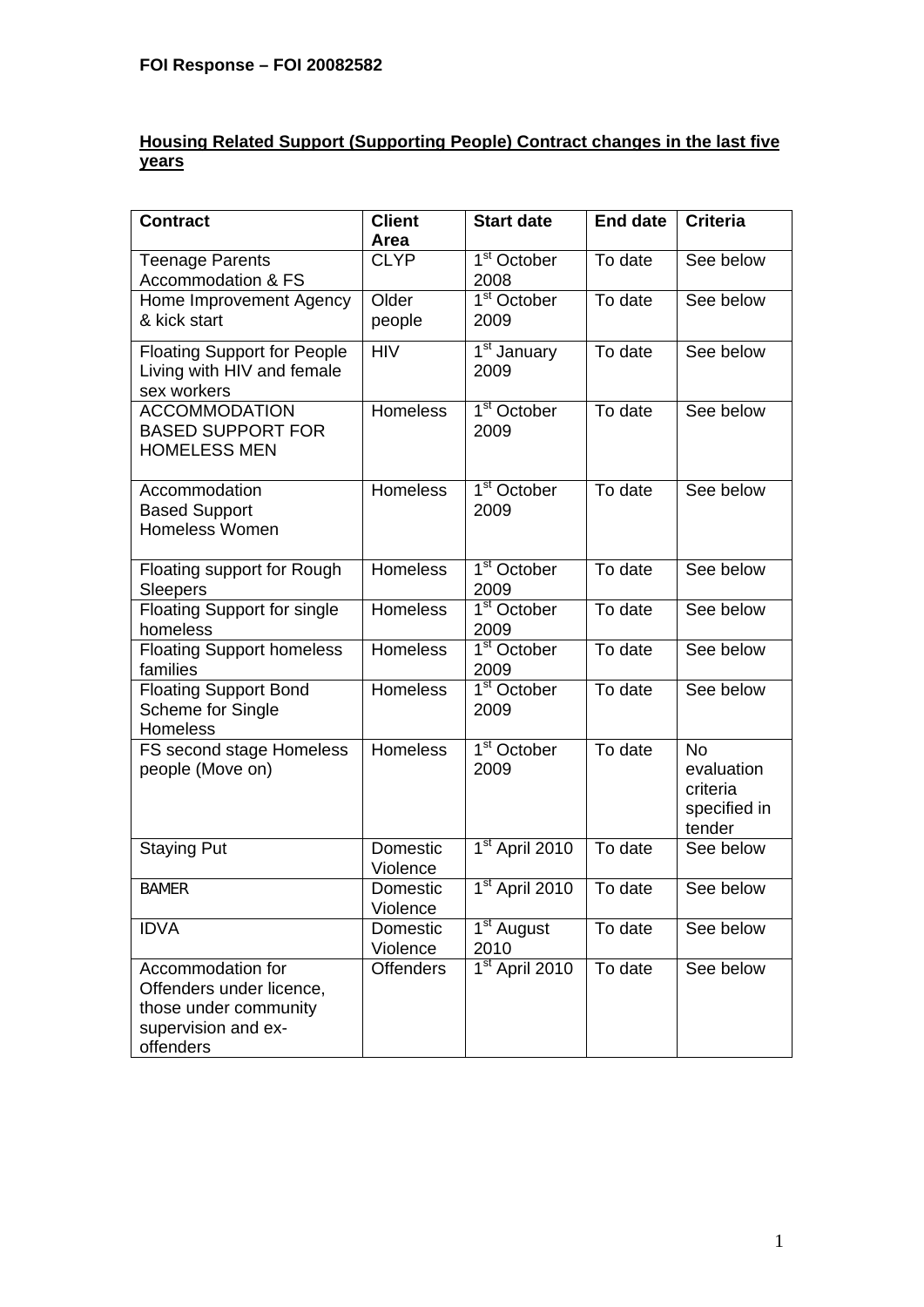## **CRITERIA FOR EVALUATION**

#### **Teenage Parents Accommodation & FS – awarded to Valley House**

| <b>Criteria</b>                  | Weighting<br><b>Accommodation</b> | <b>Weighting F/S</b> |
|----------------------------------|-----------------------------------|----------------------|
| Price                            | 30%                               | 40%                  |
| <b>Effective Mgt/staff</b>       | 16%                               | 16%                  |
| procedures                       |                                   |                      |
| <b>Detailed Proposed service</b> | 32%                               | 32%                  |
| Assessment needs and             | 10%                               | 12%                  |
| risks and support planning       |                                   |                      |
| Premises (accommodation          | 16%                               | N/a                  |
| only)                            |                                   |                      |

#### **Home Improvement Agency & kick start – awarded to Orbit**

| <b>Criteria</b>                 | Weighting |
|---------------------------------|-----------|
| Price                           | 30%       |
| <b>Effective Mgt procedures</b> | 5%        |
| <b>Effective staffing</b>       | 5%        |
| procedures                      |           |
| Method and models of            | 10%       |
| delivery                        |           |
| Technical ability and           | 5%        |
| capability                      |           |
| Experience of providing         | 30%       |
| service to service user         |           |
| <b>Equal Opportunities</b>      | 5%        |
| <b>Case Studies</b>             | 10%       |

## **Floating support for people living with HIV and female sex workers – awarded to Terrence Higgins Trust**

| <b>Criteria</b>                                                    | Weighting  |
|--------------------------------------------------------------------|------------|
| Price                                                              | 30%        |
| Effective Management and<br>staff procedures                       | 20%        |
| Details<br>proposed<br>οf<br>quality of<br>service and<br>service. | <b>20%</b> |
| Assessment of needs and<br>risks and support planning              | 30%        |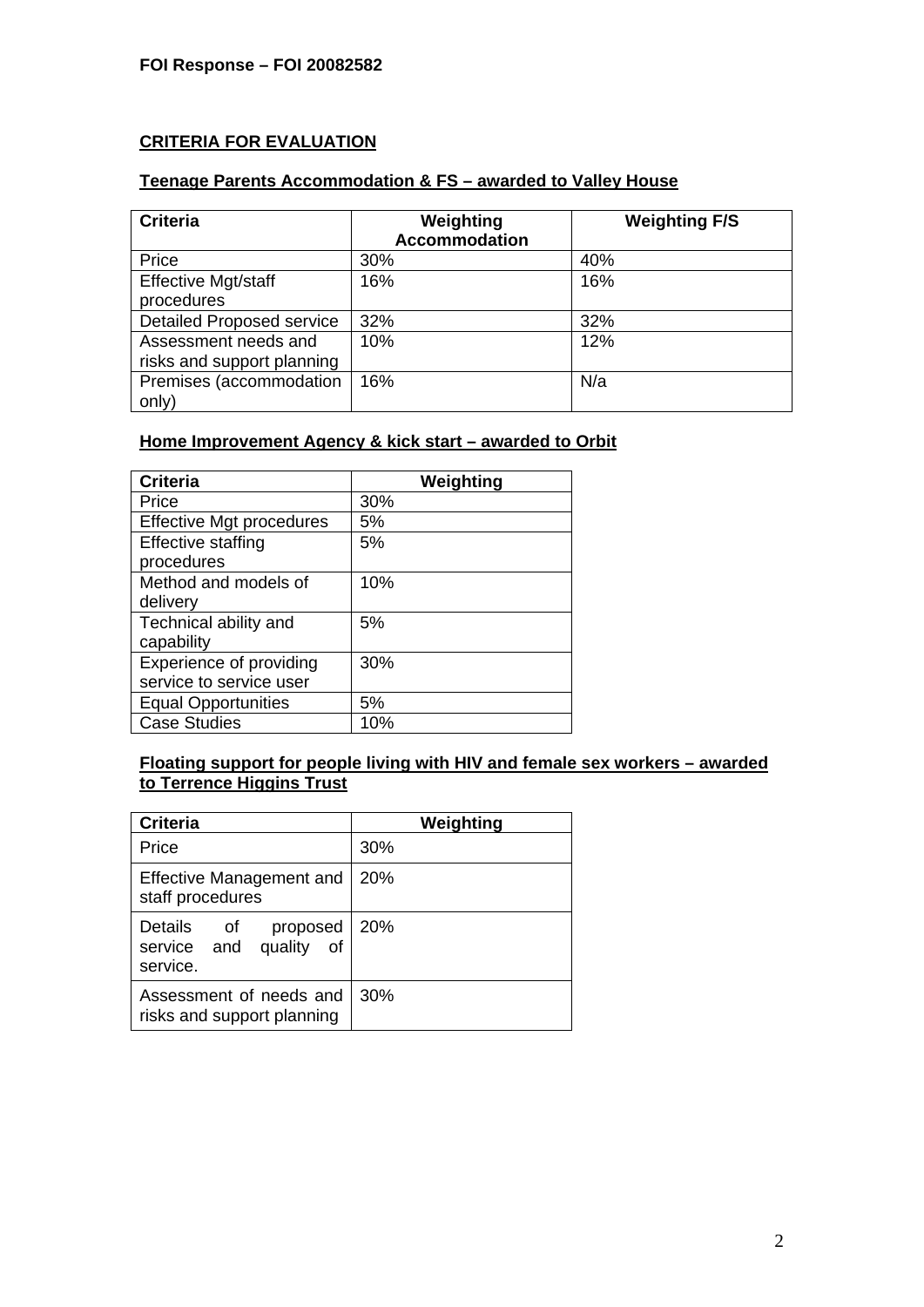## **Accommodation based support for homeless men – Coventry Cyrenians**

| Price (cost per hour per service user)                                 | 25% |
|------------------------------------------------------------------------|-----|
| <b>Effective Management Procedures</b>                                 | 5%  |
| <b>Effective Staffing Procedures</b>                                   | 10% |
| Methods and Models of Delivery                                         | 15% |
| <b>Technical Ability and Capacity</b>                                  | 10% |
| Experience of providing support/accommodation<br>to service user group | 15% |
| Planning and Delivery of Service                                       | 5%  |
| <b>Equal Opportunities</b>                                             | 5%  |
| Premises                                                               | 10% |

#### **Accommodation based support homeless women - Coventry Cyrenians**

| Price (cost per hour per service user)                                 | 25% |
|------------------------------------------------------------------------|-----|
| <b>Effective Management Procedures</b>                                 | 5%  |
| <b>Effective Staffing Procedures</b>                                   | 10% |
| Methods and Models of Delivery                                         | 15% |
| <b>Technical Ability and Capacity</b>                                  | 10% |
| Experience of providing support/accommodation<br>to service user group | 15% |
| Planning and Delivery of Service                                       | 5%  |
| <b>Equal Opportunities</b>                                             | 5%  |
| Premises                                                               | 10% |

## **Floating support for rough sleepers – Coventry Cyrenians**

| Price (cost per hour per service user)                                 | 25% |
|------------------------------------------------------------------------|-----|
| <b>Effective Management Procedures</b>                                 | 10% |
| <b>Effective Staffing Procedures</b>                                   | 10% |
| Methods and Models of Delivery                                         | 15% |
| <b>Technical Ability and Capacity</b>                                  | 10% |
| Experience of providing support/accommodation<br>to service user group | 15% |
| Planning and Delivery of Service                                       | 10% |
| <b>Equal Opportunities</b>                                             | 5%  |

#### **Floating support for single homeless – Coventry Cyrenians**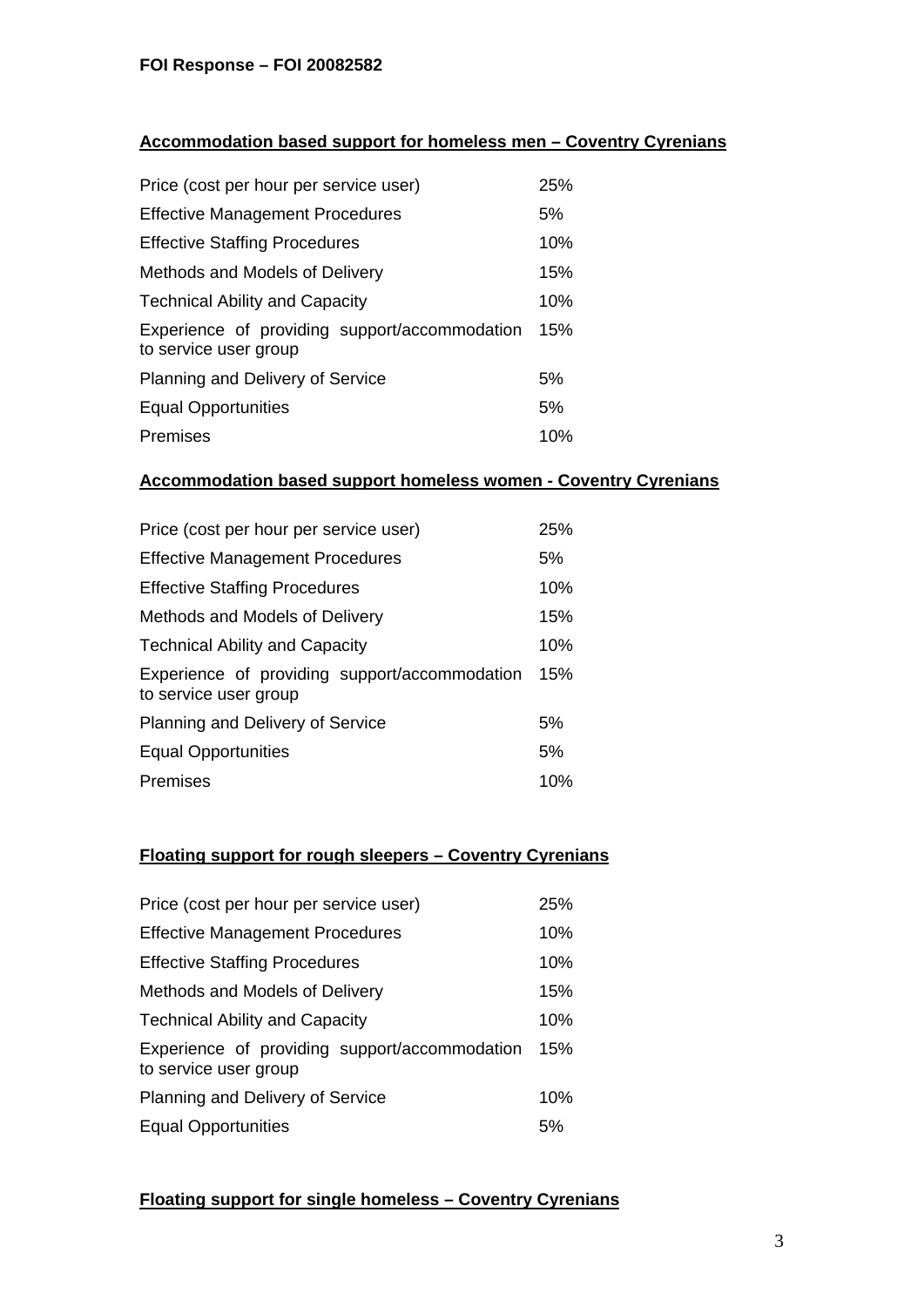# **FOI Response – FOI 20082582**

| Price (cost per hour per service user)                                 | 25% |
|------------------------------------------------------------------------|-----|
| <b>Effective Management Procedures</b>                                 | 10% |
| <b>Effective Staffing Procedures</b>                                   |     |
| Methods and Models of Delivery                                         | 15% |
| <b>Technical Ability and Capacity</b>                                  | 10% |
| Experience of providing support/accommodation<br>to service user group | 15% |
| Planning and Delivery of Service                                       | 10% |
| <b>Equal Opportunities</b>                                             | 5%  |

## **Floating support homeless families – Valley House**

| Price (cost per hour per service user)                                 | 25% |
|------------------------------------------------------------------------|-----|
| <b>Effective Management Procedures</b>                                 | 10% |
| <b>Effective Staffing Procedures</b>                                   | 10% |
| Methods and Models of Delivery                                         | 15% |
| <b>Technical Ability and Capacity</b>                                  | 10% |
| Experience of providing support/accommodation<br>to service user group | 15% |
| Planning and Delivery of Service                                       | 10% |
| <b>Equal Opportunities</b>                                             | .5% |

# **Floating support bond scheme for single homeless – Jesus Centre**

| Price (cost per hour per service user)                                 | 25%  |
|------------------------------------------------------------------------|------|
| <b>Effective Management Procedures</b>                                 | 10%  |
| <b>Effective Staffing Procedures</b>                                   | 10%  |
| Methods and Models of Delivery                                         | 15%  |
| <b>Technical Ability and Capacity</b>                                  | 10%  |
| Experience of providing support/accommodation<br>to service user group | 15%  |
| Planning and Delivery of Service                                       | 10%  |
| <b>Equal Opportunities</b>                                             | 2.5% |
| Safeguardings                                                          | 2.5% |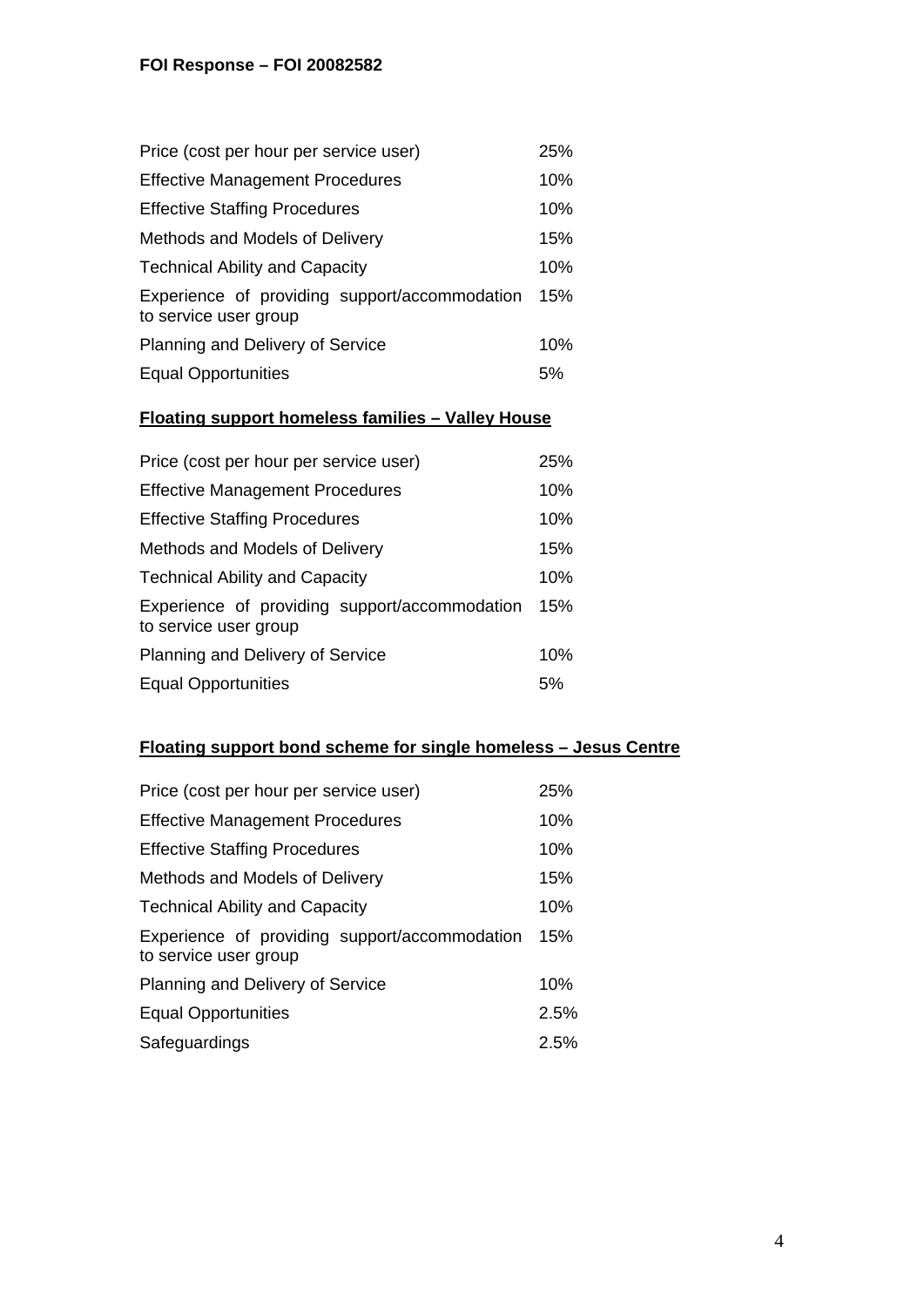| <b>Staying put - Valley House</b>         |        |  |  |
|-------------------------------------------|--------|--|--|
| <b>AWARD CRITERIA IN TENDER DOCUMENTS</b> |        |  |  |
| Price (cost per hour per service          | 30.00% |  |  |
| user)                                     |        |  |  |
| <b>Effective</b><br>Management            | 5.00%  |  |  |
| <b>Procedures</b>                         |        |  |  |
| <b>Effective Staffing Procedures</b>      | 7.50%  |  |  |
| <b>Methods and Models of Delivery</b>     | 15.00% |  |  |
| <b>Technical Ability and Capacity</b>     | 7.50%  |  |  |
| providing<br><b>Experience</b><br>of      | 12.50% |  |  |
| support/accommodation<br>to               |        |  |  |
| service user group                        |        |  |  |
| <b>Planning and Delivery of Service</b>   | 12.50% |  |  |
| <b>Equal Opportunities</b>                | 5.00%  |  |  |
| Safeguarding                              | 5.00%  |  |  |
| <b>BAMER - Coventry Panahghar</b>         |        |  |  |
| <b>AWARD CRITERIA IN TENDER DOCUMENTS</b> |        |  |  |
| Price (cost per hour per service          | 30.00% |  |  |
| user)                                     |        |  |  |
| <b>Effective</b><br>Management            | 5.00%  |  |  |
| <b>Procedures</b>                         |        |  |  |
| <b>Effective Staffing Procedures</b>      | 7.50%  |  |  |
| <b>Methods and Models of Delivery</b>     | 15.00% |  |  |
| <b>Technical Ability and Capacity</b>     | 7.50%  |  |  |
| providing<br><b>Experience</b><br>of      | 12.50% |  |  |
| support/accommodation<br>to               |        |  |  |
| service user group                        |        |  |  |
| <b>Planning and Delivery of Service</b>   | 12.50% |  |  |
| <b>Equal Opportunities</b>                | 5.00%  |  |  |
| Safeguarding                              | 5.00%  |  |  |

# **IDVA - Refuge**

| <b>AWARD CRITERIA IN TENDER DOCUMENTS</b> |        |  |  |  |
|-------------------------------------------|--------|--|--|--|
| Price (cost per hour per service          | 30.00% |  |  |  |
| user)                                     |        |  |  |  |
| <b>Effective</b><br><b>Management</b>     | 5.00%  |  |  |  |
| <b>Procedures</b>                         |        |  |  |  |
| <b>Effective Staffing Procedures</b>      | 7.50%  |  |  |  |
| <b>Methods and Models of Delivery</b>     | 15.00% |  |  |  |
| <b>Technical Ability and Capacity</b>     | 7.50%  |  |  |  |
| Experience of<br>providing                | 12.50% |  |  |  |
| support/accommodation<br>to               |        |  |  |  |
| service user group                        |        |  |  |  |
| <b>Planning and Delivery of Service</b>   | 12.50% |  |  |  |
| <b>Equal Opportunities</b>                | 5.00%  |  |  |  |
| Safeguarding                              | 5.00%  |  |  |  |